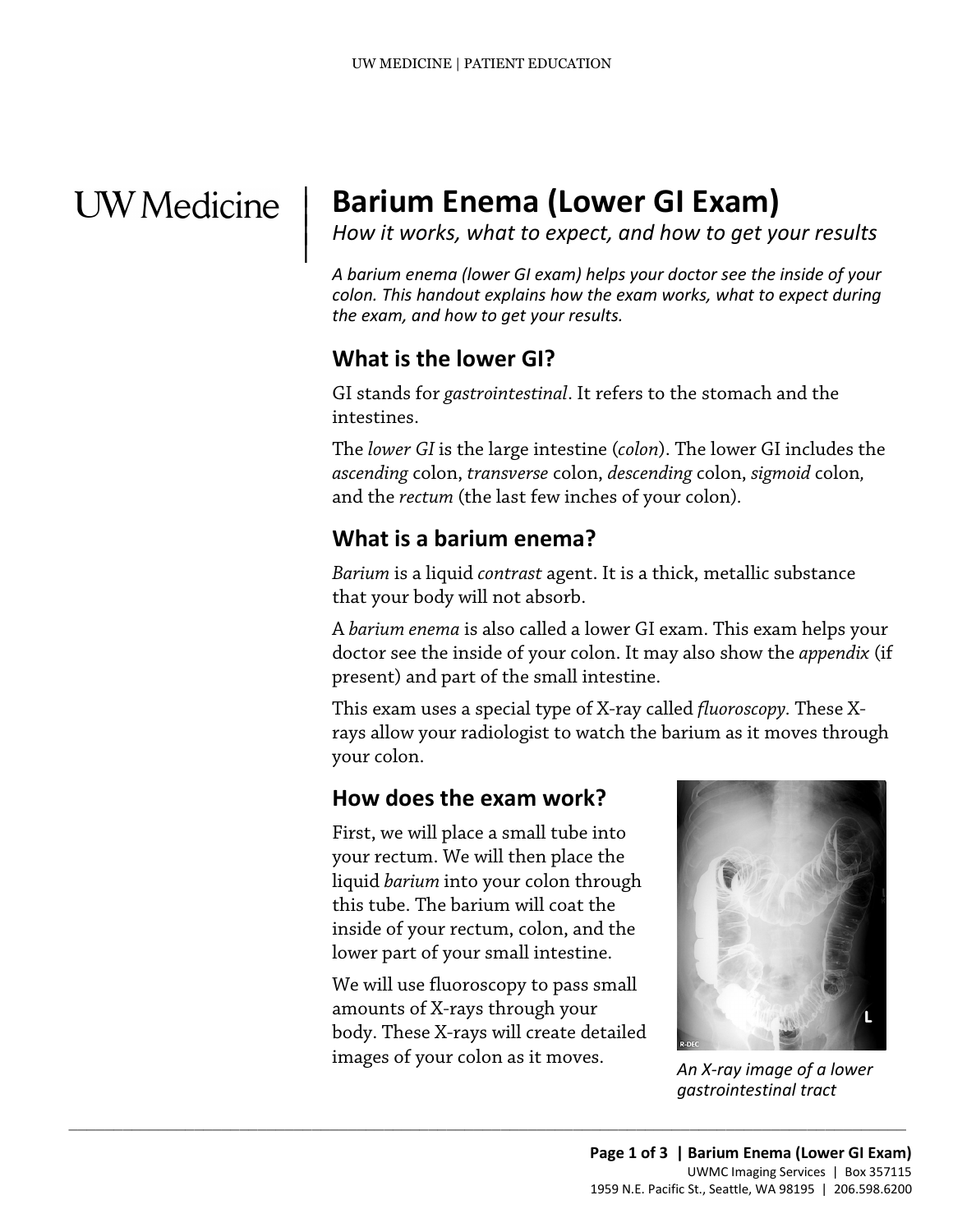## **How do I prepare for the exam?**

- enema, we will give you detailed instructions. • If you need to do anything special to prepare for your barium
- *If you were assigned female at birth:* Tell your provider if you are pregnant or breastfeeding, or if there is any chance you could be pregnant.

#### **Plan Ahead**

 The date and time of your exam are reserved just for you. Please arrive on time. Allow plenty of time to get to the hospital and park. If you are late, we will still try to do your exam. But, your exam may be delayed or need to be rescheduled for another day.

If you need to reschedule your barium enema, please call the X-ray department at 206.598.6211.

## **How is the exam done?**

- **Before** we begin the exam:
	- The [radiologist](javascript:glossAry() or [technologist](javascript:glossAry() will explain the exam and review rare problems that could occur.
	- *If you were assigned female at birth:* Tell the technologist if there is any chance you could be pregnant.
	- We will ask you to change into a hospital gown.
- You will then lie down on an exam table. We will take an X-ray to make sure your bowels are empty.
- your colon through this tube. Sometimes, we use a water and • The radiologist or technologist will place a small tube inside your rectum. They will put a mixture of the barium and water into iodine mixture instead of barium.
- To help the barium coat the lining of your colon, we may also pass air through the tube.
- We will then take a series of X-rays.

 $\_$  ,  $\_$  ,  $\_$  ,  $\_$  ,  $\_$  ,  $\_$  ,  $\_$  ,  $\_$  ,  $\_$  ,  $\_$  ,  $\_$  ,  $\_$  ,  $\_$  ,  $\_$  ,  $\_$  ,  $\_$  ,  $\_$  ,  $\_$  ,  $\_$  ,  $\_$  ,  $\_$  ,  $\_$  ,  $\_$  ,  $\_$  ,  $\_$  ,  $\_$  ,  $\_$  ,  $\_$  ,  $\_$  ,  $\_$  ,  $\_$  ,  $\_$  ,  $\_$  ,  $\_$  ,  $\_$  ,  $\_$  ,  $\_$  ,

- • We may ask you to move during the exam to allow us to take pictures from many angles. The radiologist may request special views or close-up pictures.
- • Once all the X-ray pictures are taken, most of the barium will be drawn back from your colon into a bag. We will ask you to use the bathroom to get rid of the rest of the barium and air.